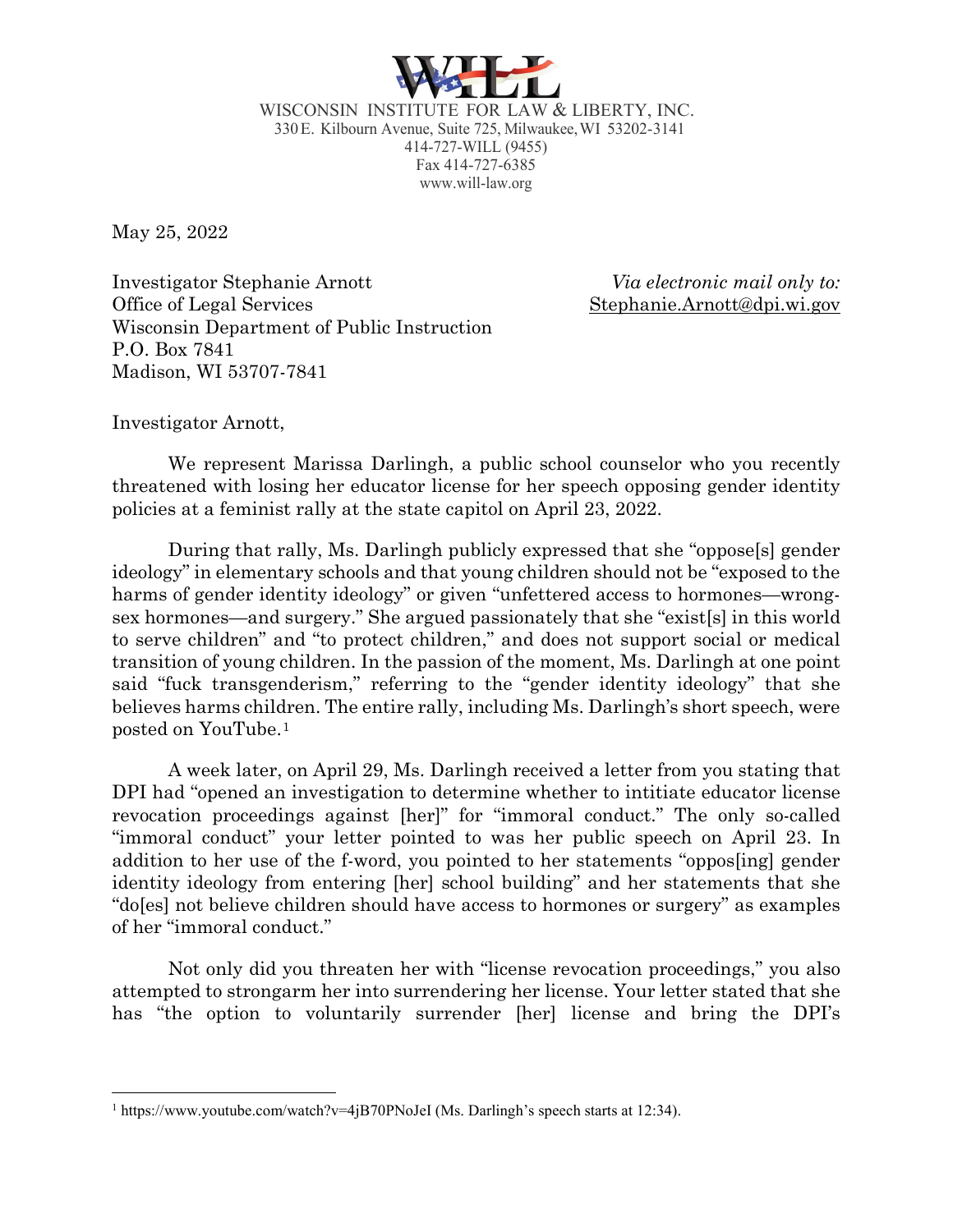investigation of this matter to a close," and you included a two page "Agreement to Surrender License" for her to sign and return. You gave her 30 days to respond.

Ms. Darlingh declines your "offer" to surrender her license.

As for responding to your allegations of "immoral conduct," we would like to remind you and DPI of the First Amendment. As you may recall, government officials have "no power to restrict expression because of its message, its ideas, its subject matter, or its content." *Nat'l Inst. of Fam. & Life Advocs. v. Becerra*, 138 S. Ct. 2361, 2371 (2018). And "speech by public employees on subject matter related to their employment holds special value" because they "are uniquely qualified to comment on matters concerning government policies that are of interest to the public at large." *Lane v. Franks*, 573 U.S. 228, 240 (2014). Teachers, in particular, are "the members of a community most likely to have informed and definite opinions as to [schoolrelated issues]," so "it is essential that they be able to speak out freely on such questions without fear of retaliatory dismissal." *Pickering v. Bd. of Ed. of Twp. High Sch. Dist. 205, Will Cnty., Illinois*, 391 U.S. 563, 572 (1968). Ms. Darlingh's speech was on her own time (a Saturday), spoken as a private citizen on a matter of public concern. Indeed, it's hard to think of any more quintessential protected speech than speech at a public rally at a state capitol.

Even if the First Amendment did not exist, the "immoral conduct" statute is clearly targeted to *conduct,* not speech. Wis. Stat. § 115.31(1)(c). The only two examples given are use of pornography in schools and knowingly assisting a child-sex predator to obtain a job in a school—it should go without saying that speaking at a public rally is not remotely close to this. Moreover, the kind of *conduct* covered by the statute is that which "endangers the health, safety, welfare, or education of any pupil." Wis. Stat.  $\S 115.31(1)(c)1$ . Ms. Darlingh was not only not endangering anyone, she was doing the opposite—advocating her strong belief as to the best ways "to *protect* children," as she even stated during her speech. The "immoral conduct" statute plainly does not apply here.

Ms. Darlingh's use of profanity—something she would not do in a professional setting—was caused by the depth of her feeling and her distress at the harm that gender identity ideology can do to children. But it's use in a political setting cannot form the basis for license revocation. You do not initiate license revocation proceedings for immoral conduct every time a teacher uses profanity when speaking on their own time, even in a publicly accessible forum. We suspect that there are hundreds, if not thousands, of DPI licensed professionals who have done so without action on your part. And, while Ms. Darlingh always has and will love and professionally serve every child in her charge, she fully stands behind her statements and her view that gender identity ideology is harmful to young children and has no place in elementary schools.